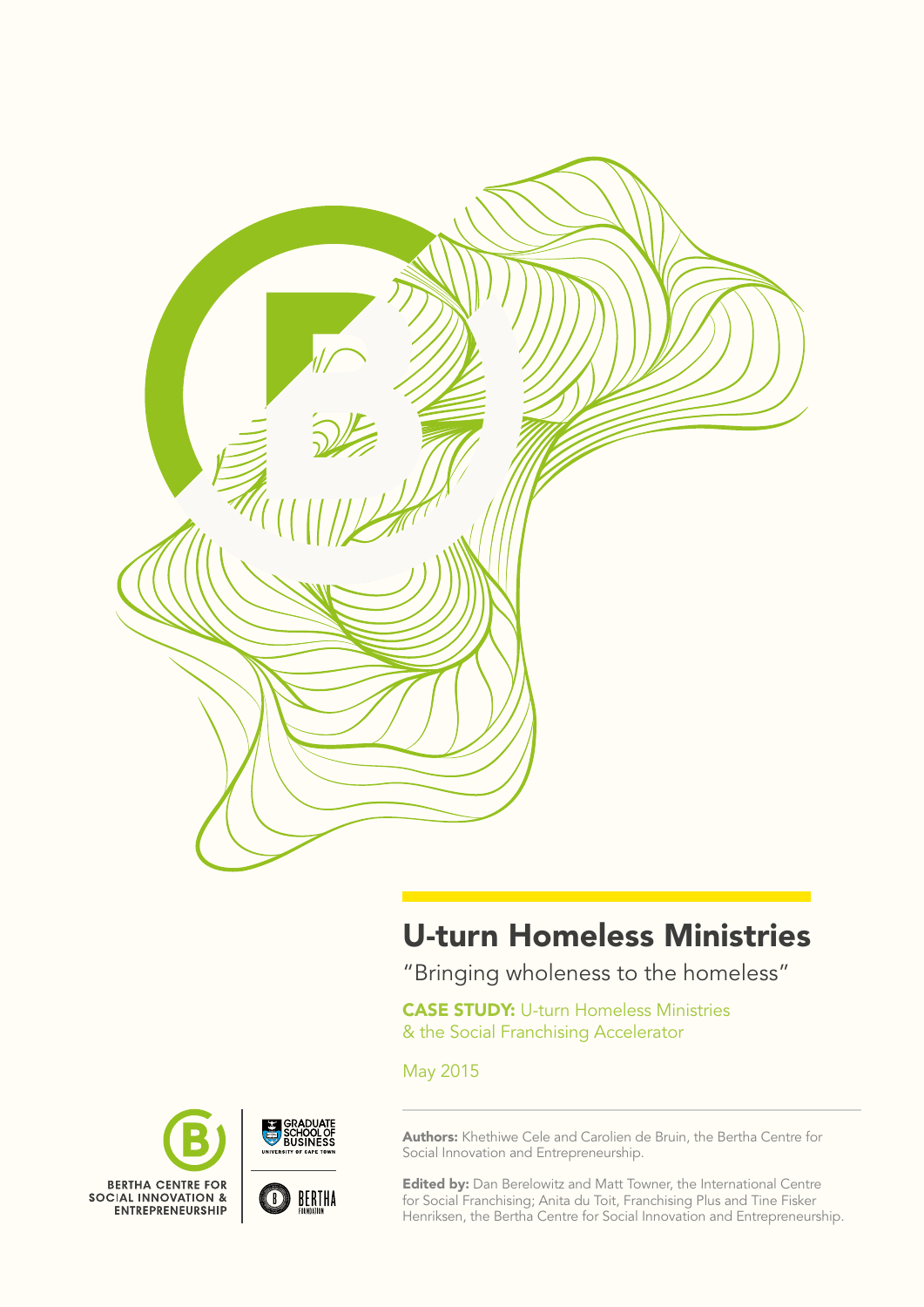## 1. Introduction to U-turn Homeless Ministry

U-turn Homeless Ministries (U-turn) is a Cape Town-based social enterprise, which reintegrates homeless people into society. In 1997, Colleen Lewis began opening her backyard to the local homeless on Friday mornings. Over the past 18 years, this weekly outreach has grown into a registered organisation with a team of 15 dedicated staff that provides rehabilitation services to Cape Town's homeless.

### Solution: A comprehensive rehabilitation programme

U-turn has developed a comprehensive six-step rehabilitation model, as illustrated in Figure 1. It is designed around three essential phases and allows multiple service providers to work together:

## Phase 1 – Making Contact:

Through their Meal Voucher Initiative, U-turn engages the general public to help put homeless people in contact with the programme. The vouchers can be exchanged for food, clothing and other forms of assistance such as shelters, free computer classes and drug rehabilitation for those who need it.

## Phase 2 – Rehabilitation:

U-turn uses charity shops (like the UK Oxfam shops) as a space for work-based rehabilitation; participants receive a unique occupational therapy intervention focused on life skills and workreadiness. These shops are also U-turn's income generating activity

## Phase 3 – Reintegration:

U-turn helps participants who reach this phase to advance from the charity shops to 'real' employment, and to move out of shelters into their own accommodation or to reunite with family. Graduates of the programme stay connected to U-turn through the post-care programme.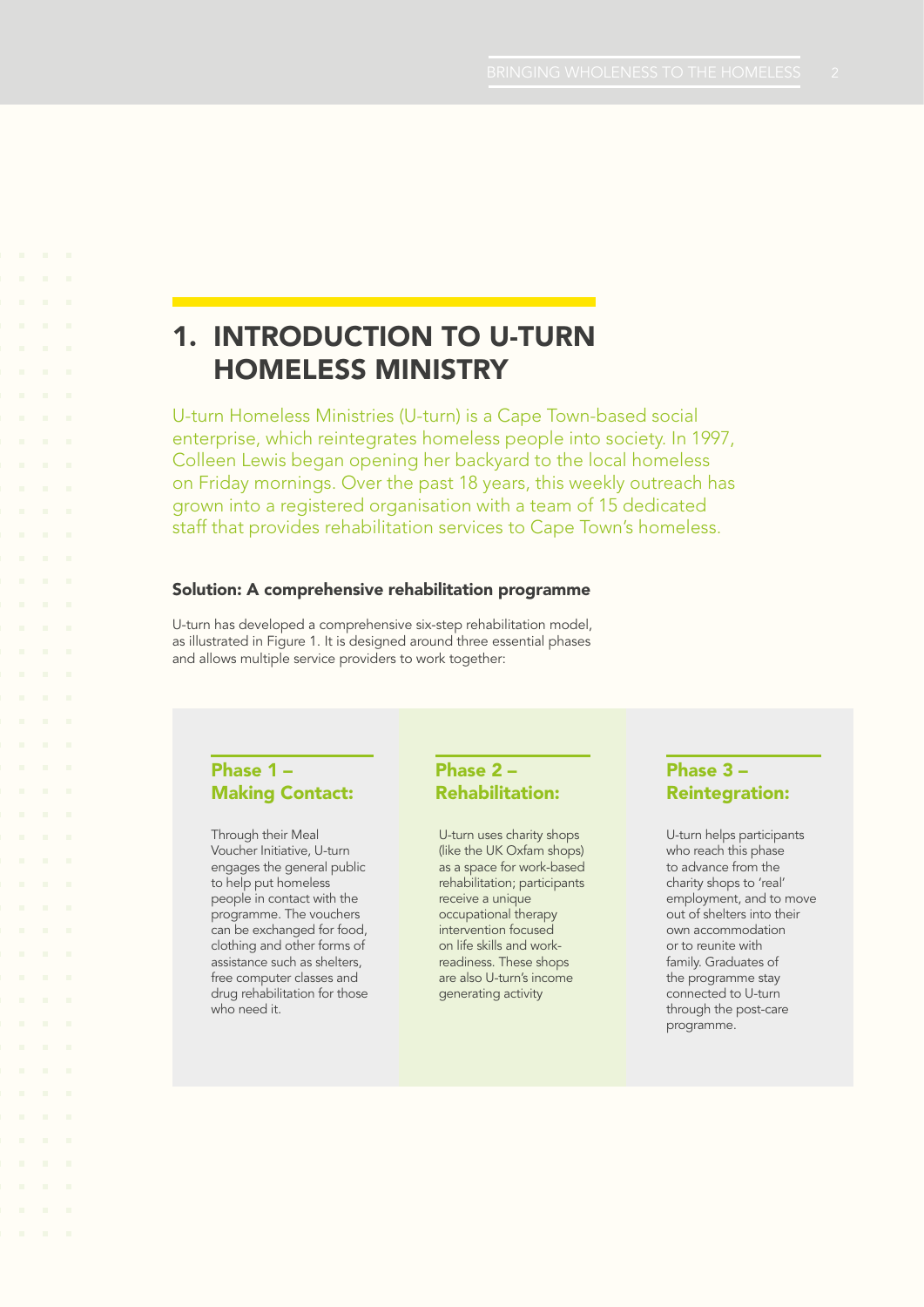## THE SOCIAL FRANCHISING ACCELERATOR

In January 2014, the Bertha Centre, in partnership with the International Centre for Social Franchising and Franchising Plus, launched the world's first Social Franchising Accelerator. Based at the Bertha Centre, and with funding from the Rockefeller Foundation, the Social Franchising Accelerator helped four social enterprises replicate their interventions through social franchising. The early insights from the accelerator are captured in a knowledge brief as well as four individual case studies of the social enterprises.

#### The four social enterprises were:

**IkamvaYouth** provides tutoring and career guidance services to high school learners from disadvantaged communities. *Key focus area: Sector and partnership development*

Philani Child Health and Nutrition Project is a community health programme focused on maternal and child health. *Key focus area: Changing organisational culture*

Silulo Ulutho Technologies fills the digital gap in underserved communities. K*ey focus area: Market-based franchising*

U-turn Homeless Ministries rehabilitate homeless people by providing vocational and life skills. *Key focus area: Replicating in pieces and stages*

#### FIGURE 1: U-turn's six-step rehabilitation programme



For more information about U-turn, please go to: www.homeless.org.za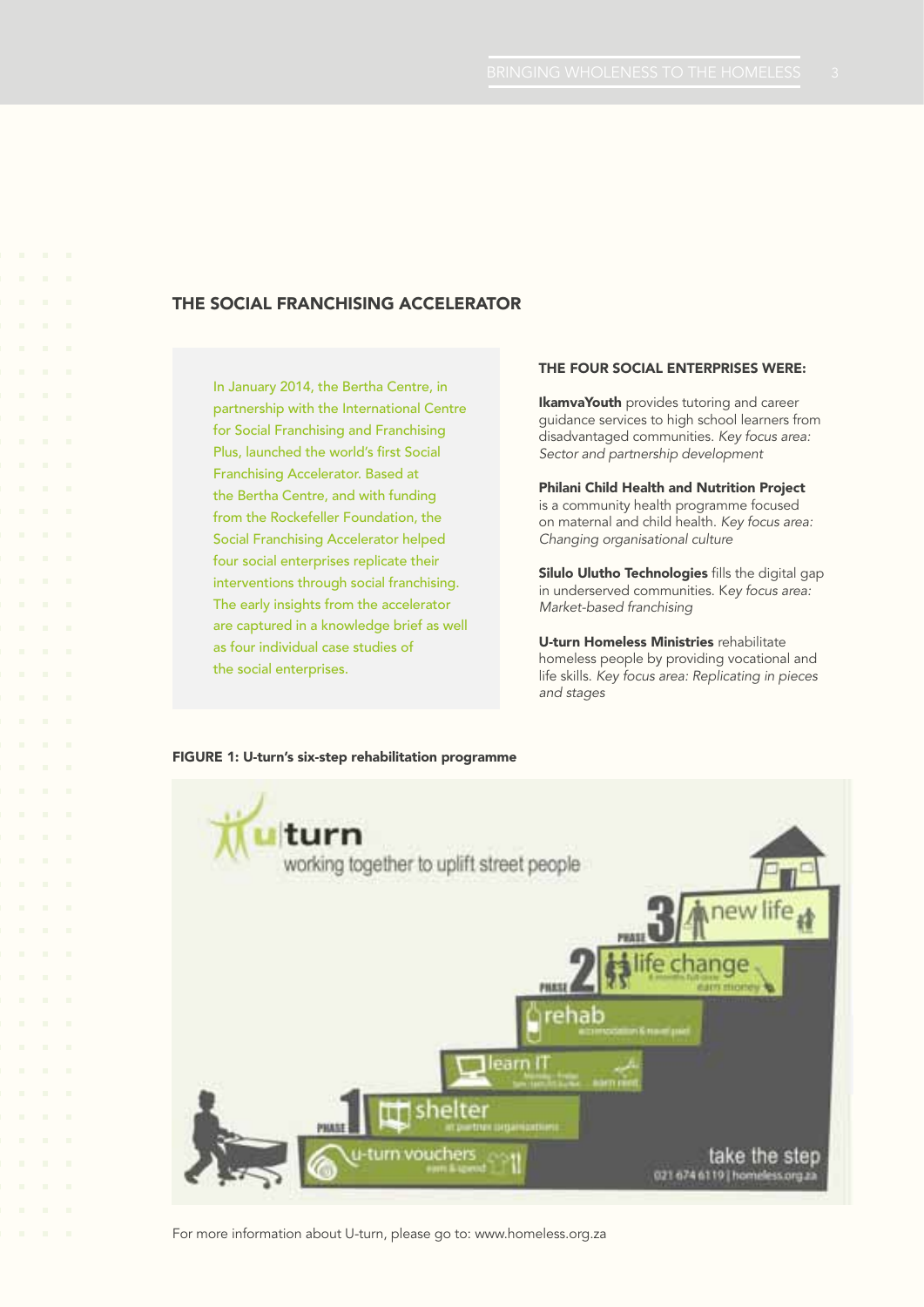## 2. SOCIAL FRANCHISING AS A TOOL FOR REPLICATION SUCCESS

## 2.1 U-Turn's scaling strategy prior to the Social Franchising Accelerator

U-turn has not previously pursued a replication strategy, but invested their efforts in deepening the quality and effectiveness of the programme. There has however been interest in the model from various organisations asking to replicate aspects of U-turn's

model. To date, U-turn has trained six organisations on aspects of their intervention. These organisations return to U-turn for further training and guidance every 3-6 months. The relationships are currently structured as partnerships with flexible agreements.

U-turn currently operates three charity shops in Cape Town. Going forward, they see potential in replicating the model nation-wide.

## 3. Social Franchising: Replicating U-Turn through social franchising

### U-turn's interest in the Social

Franchising Accelerator was motivated by the opportunity to receive expert advice on a replication strategy. Also, social franchising was an attractive model for them as it is enables faster growth over time.

As Sam explains, "we had the choice between growing the organisation through having our own branches that we administer, or replicating through partners. We felt that if we taught others how to run our model, it would be faster and more efficient than if we tried to hire more people and grow ourselves." Sarah Simpson adds, "social franchising also gives us the control and resources we need to ensure our model is replicated at the right standards of quality and impact".

## 3.1 Replication model and minimum standards

In defining their replication model, U-turn has focused on replicating the charity shops first, and then adding the other elements of the model in stages. The thinking is that if a replication partner can properly implement the charity shop rehab centre, they will also be able to operate all of the other steps of U-turn's model with relative ease. As the charity shops are the income generators of the model, replicating this part of the model first will lend some sustainability to the replication partners as well.

#### In rolling out their social franchise strategy, U-turn will begin with three pilot sites in the Western Cape:

- • Y1 building office functions, setting up the laundry facility, and launching Shop 1
- • Y2 secure a suitable partner and roll out Shop 2
- • Y3 secure a suitable partner and roll out Shop 3

Apart from the earned revenue, U-turn has based the financial model on regular donations committed for a three-year period. The surplus generated after Y3 will be reinvested towards implementing the other steps of the U-turn model at the first three sites. U-turn plans to add three more replication sites every three years, which will allow them to run their support services in a self-sustaining way.

The ideal replication partners for U-turn will be existing NGOs that already work with street people.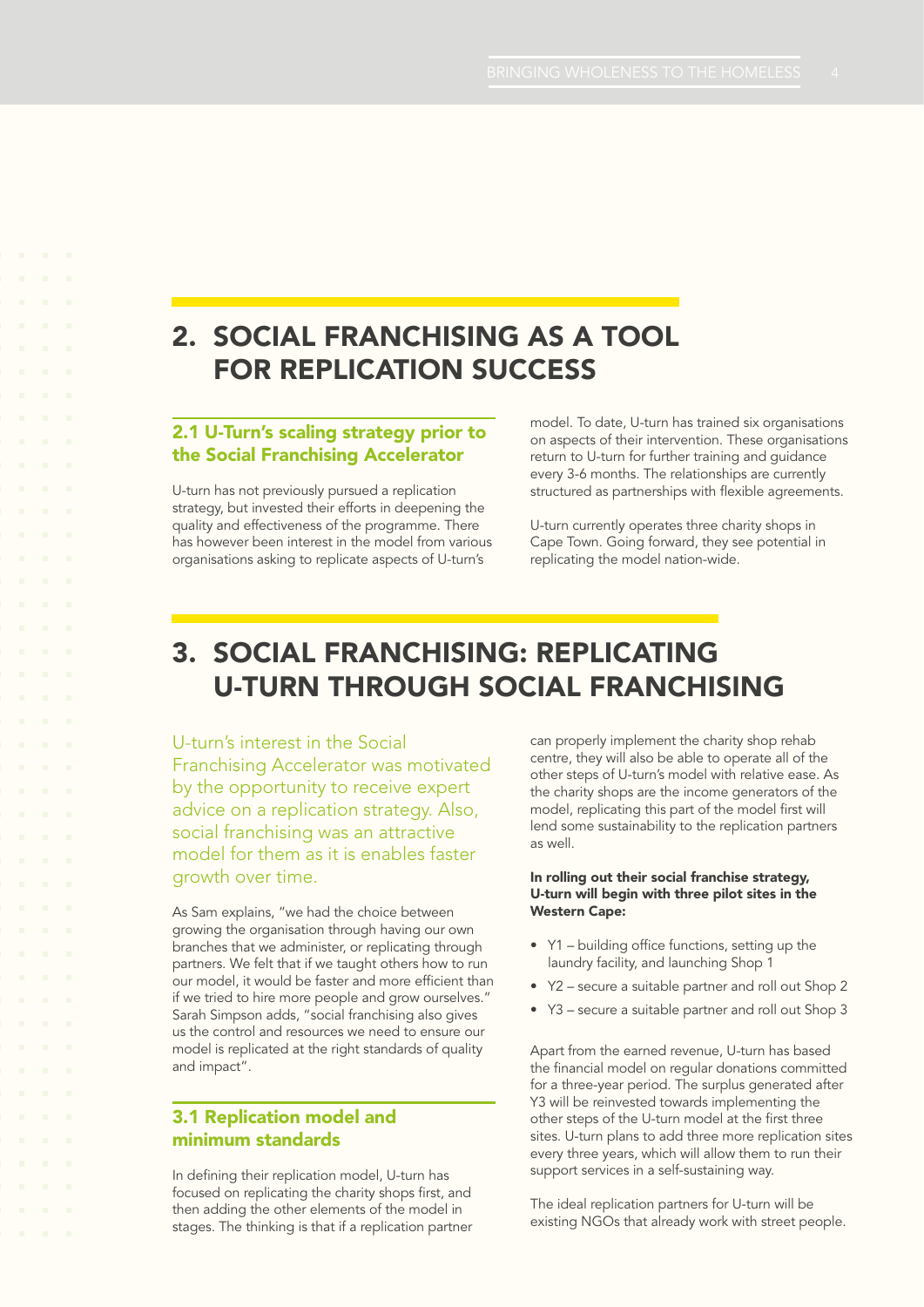## 4. Lessons learned: Reflections from the social franchise journey so far

Although U-Turn's social franchising journey has just begun, the organisation is in the final phases of systematising its processes. While a lot of the learning will come when the organisation pilots its first social franchises, the journey has been marked with a number of lessons and reflections so far. These fed into eight critical success factors for social franchising, which are captured in the Social Franchising Accelerator knowledge brief. U-Turn's key learning outcomes are framed below within this context.

## 8 critical success factors to social franchising

### BEFORE you decide to pursue social franchising

- 1. Validate upfront that replication as well as social franchising is right for your solution and organisation.
- 2. Confirm all members of the organisation are ready to systemise and adopt a "scaling mindset"
- 3. Ensure that sufficient processes, systems, and resources are in place before deciding on an SF strategy
- 4. Articulate your SF strategy i.e., your vision, outcomes, model, values & approach - collectively, upfront

### AFTER you decide to pursue social franchising

- 5. Franchise only those elements of your model that are critical to your target outcomes and replicable
- 6. Be clear on which individuals and organisations you will work with: Set clear selection criteria
- 7. Systemise vigorously to ensure reliability, yet dare to customise your model to local needs and demands
- 8. Don't cease to learn and adapt & pace your scaling efforts: Getting your 1st franchise right is key

#### Critical success factor 5:

Franchise only those elements of your model that are critical to your target outcomes and replicable

#### U-TURN: Complex models are not that easy to replicate

Given that U-turn's intervention is made up of multiple phases and steps, deciding which part of the model to replicate was not easy. Every step in the model is integral to realising the final goal of a successfully rehabilitated and reintegrated individual. Additionally, different aspects of the model deliver different value – the meal vouchers and soup kitchen are the draw card for the programme, but the charity shops provide the first steps towards independence for individuals, and the income generator for the organisation.

Deciding whether to replicate the entire model at once or to phase out the replication was another critical decision point for U-turn. As U-turn's Director, Sam Vos, reflects: *"the other tension for us is that we have got a very complex operation by virtue of us working with rehabilitating real people and not flipping burger patties. So the tension has been which part of our model do we go in with first? Do we start at the first phase and work ourselves up, or do we start at the reintegration stage and you work yourselves backwards to first phase?"* What U-turn learnt was the importance of distilling the parts of the programme that will achieve their goal – sustained reintegration – and replicating enough of that to see results. Other parts of the model can be added over time.